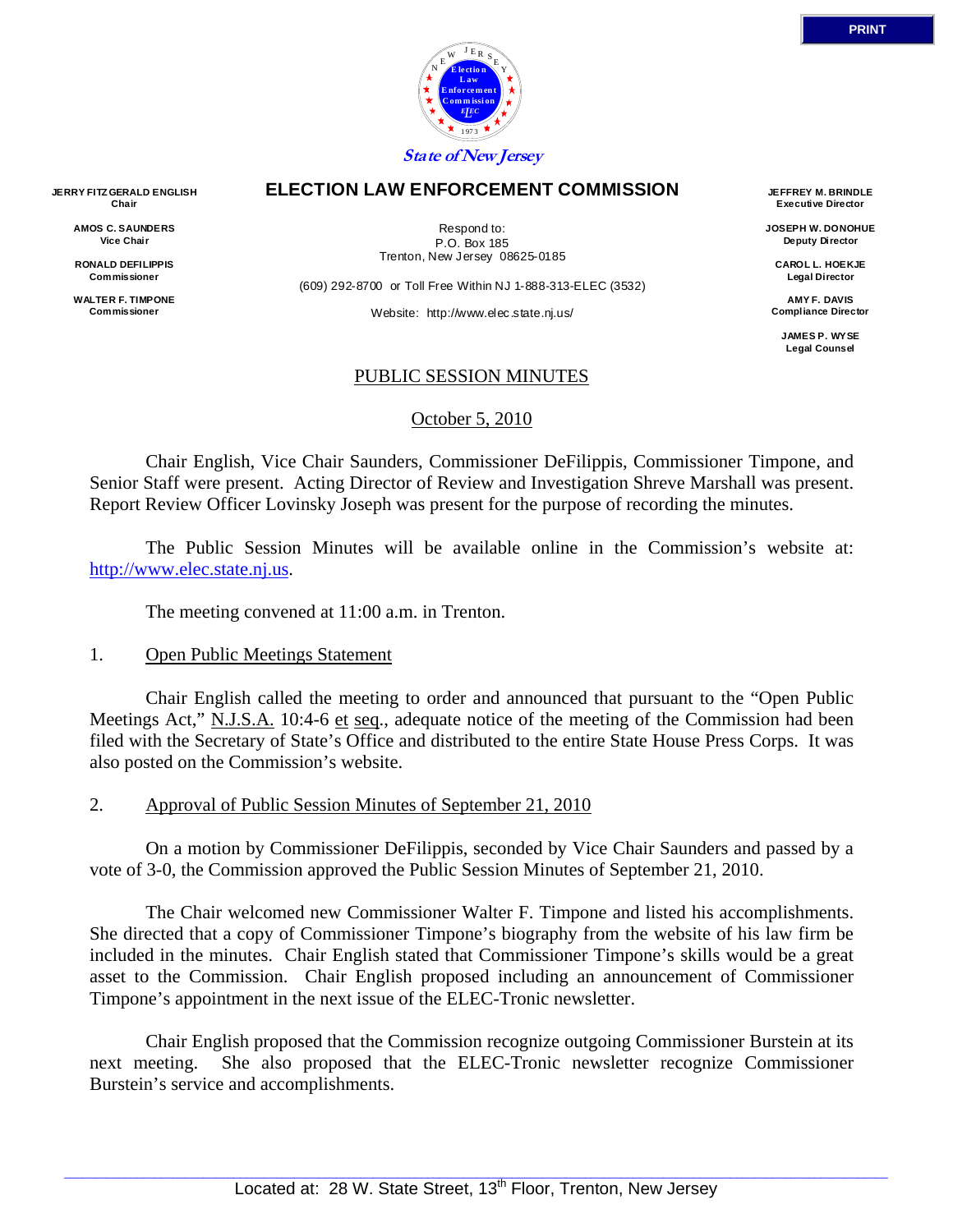## Public Session Minutes October 5, 2010 Page 2

 The Chair informed Commissioner Timpone of some of the current ongoing activity at the Commission, and related legislative activity. She also provided a brief history of the Commission and its previous accomplishments.

## 3. Executive Director's Report

## A. Welcoming New Commissioner Timpone

Executive Director Brindle welcomed Commissioner Timpone to the Commission. He anticipated that Commissioner Timpone's experience would increase the effectiveness of the Commission, and looked forward to future collaboration.

### B. Analytical Press Releases

 The Executive Director informed the Commissioners of the pending October 7, 2010 publication of the analytical press release relevant to the 29-day preelection report for the general election.

 Executive Director Brindle announced a new series of video press releases to be uploaded onto the YouTube video-sharing website. He noted that this was an example of the Commission's efforts to enhance its profile using new media.

 The Executive Director reported that the video press releases would feature a different member of staff each time presenting a brief overview of the information and encouraging viewers to access the full report on the Commission's website. He stated that the first member of staff featured in the video press release would be Director of Information Technology Carol Neiman.

# C. Gubernatorial Debate Working Group

 Executive Director Brindle informed the Commissioners of progress made during the first gubernatorial debate working group meeting, held on September 22, 2010. He reported that Kent Manahan of New Jersey Network, Jason Springer of the New Jersey Democratic State Committee, Ben Dworkin of the Rebovich Institute, Ingrid Reed of the Eagleton Institute, Ernest Landante of Novita Issue Communications, Mark Magyar of the Daggett Campaign, and Anne Nicholas of the League of Women Voters of New Jersey were in attendance.

 The Executive Director stated that the working group had assembled in order to generate ideas on how to better promote the debates, some of which included:

- Interactive submission of questions though kiosks to elicit interest;
- Network collaboration in televising debates;
- Soliciting funds from the Legislature to promote debates, similar to the Clean Elections Program;
- Solicitation of promotion funds from foundations to designated third parties, as the Commission itself cannot accept outside funding;
- Prime-time broadcast of debates: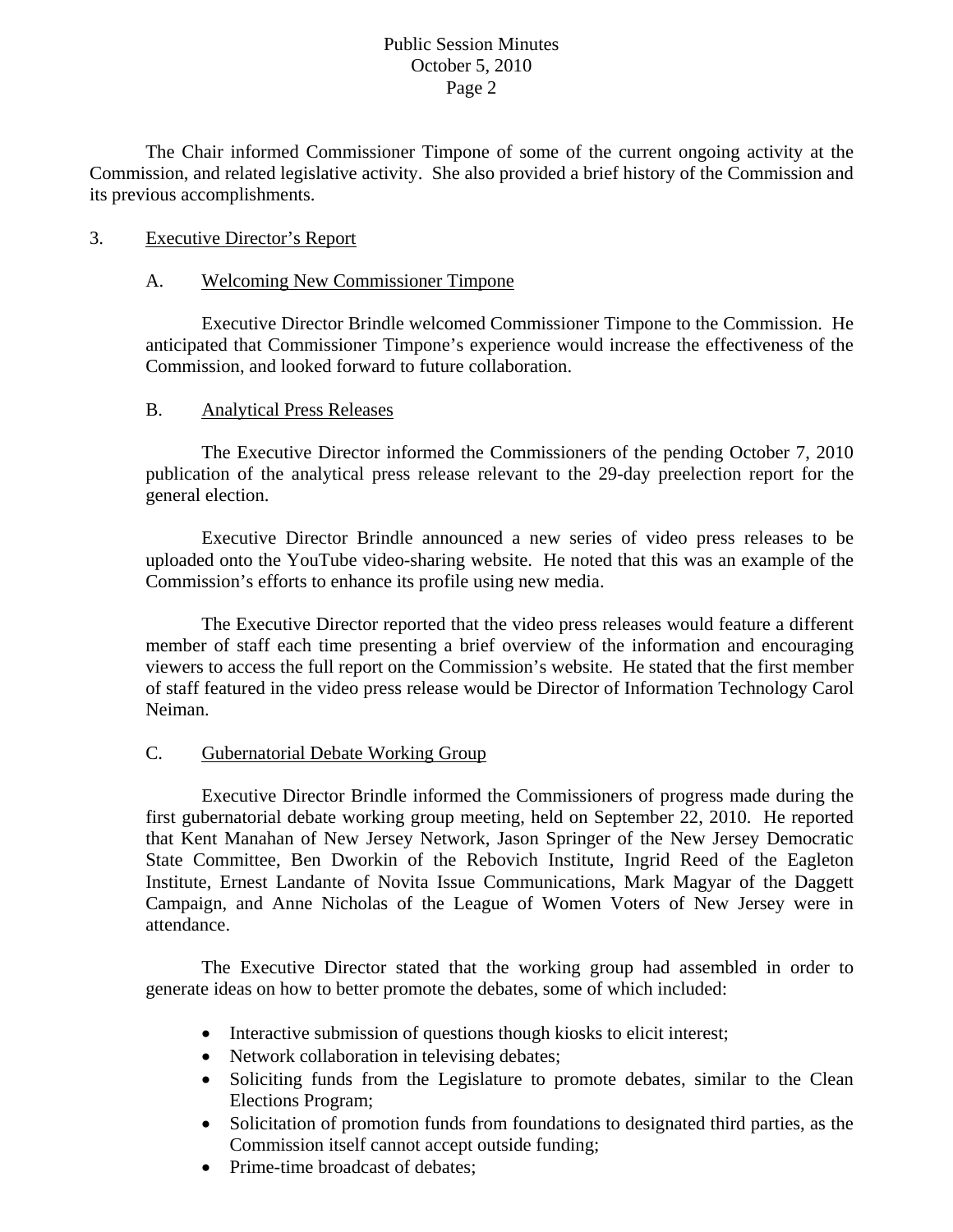- Use of new media; and
- Rebroadcasting of debates using the Internet.

Executive Director Brindle informed the Commissioners that the meeting had been productive and anticipated a final report after the next meeting. He stated that the forthcoming meeting would discuss improvements to the process of selecting debate sponsors.

 The Chair invited Ingrid Reed, formerly of the Eagleton Institute, who was present in the audience, to present her findings from the working group discussions.

 Ms. Reed noted that third party promotion of debates and public policy functions had precedent in New Jersey, and noted previous experience with a grant from Bristol-Myers Squibb in 2002.

 Ms. Reed stated that the meeting had been productive, covered many different points, and had allowed for plenty of brainstorming. She reported that public interest in debates remained high, as indicated by the attention paid to the 2008 presidential debates.

 Ms. Reed noted that there had been major changes in the media since the Commission was given responsibility for debates.

 Ms. Reed stated that the members of the working group had discussed what they thought of the debates, the time they took place, and responsibility for their promotion. She added that if promotion was left solely to sponsors, they would only reach out to their target population instead of a wider audience.

 Chair English noted the importance of competitive sponsor selection to the effectiveness of debates. She thanked Ms. Reed for her efforts.

 The Chair further noted the efforts of Executive Director Brindle in increasing the public profile of the Commission, and its emphasis on providing proactive guidance to candidates in order to reduce the amount of enforcement necessary.

Ms. Reed provided a summary of findings from a comparative study of newspaper coverage of the gubernatorial races in 2005 and 2009:

- Newspaper coverage of debates was generally very poor before, during, and after;
- The number of stories published remained about the same, but contained little policy analysis, instead focusing on day-to-day campaign activity;
- Coverage could possibly be increased if information was presented in a manner seen as aiding newspapers, such as working with polling operations;
- Debate organizers need to consider placement of stories for maximum exposure; and
- Debate organizers should ensure that debates are explicitly indicated as debates rather than general public affairs programming in television/cable on-screen guides.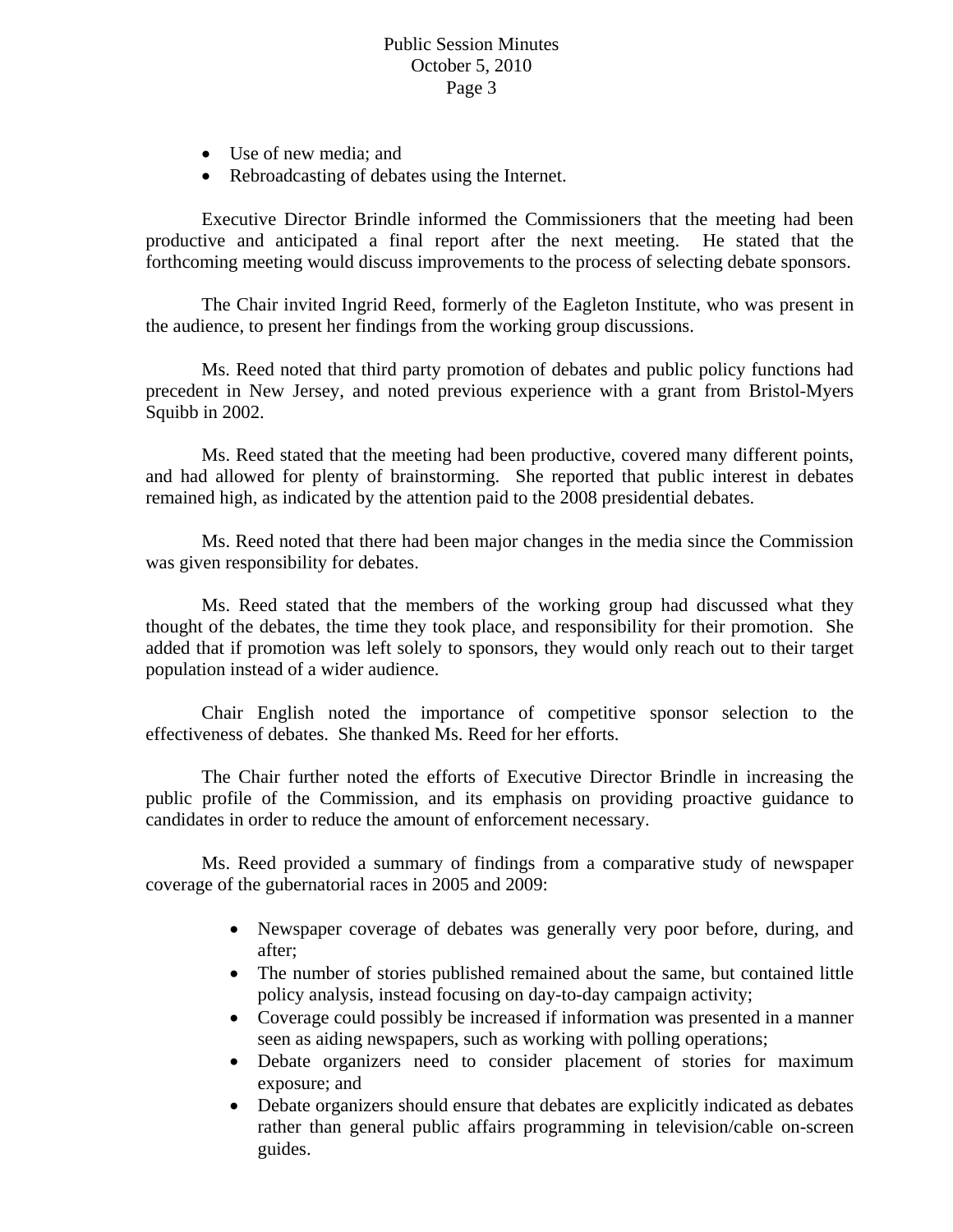## Public Session Minutes October 5, 2010 Page 4

Commissioner DeFilippis asked how many different television and cable systems debate organizers would have to approach in order to ensure proper mention of debates in onscreen guides.

Acting Director of Review and Investigation Shreve Marshall suggested that the Board of Public Utilities would be the proper resource from which to obtain the information.

Commissioner Timpone asked who would underwrite sponsorship, and what would be proper limits to draw.

Executive Director Brindle answered that the Commission has little role in this matter, and is usually left to the sponsors and associated networks.

Commissioner DeFilippis noted that for maximum exposure, debate organizers must prevent scheduling conflicts with major televised sports events.

Ms. Reed stated that starting debates earlier was better as it helped build interest in the campaigning.

The Executive Director reported that checking for conflicts with major televised sports and other events was already established procedure.

### D. Attorney General Visit

The Executive Director reported that a visit by the Attorney General to the Commission has been rescheduled for October 14.

### E. Winter Meeting Schedule

- November 16, 2010 at 11:00 a.m. in Trenton; and,
- December 21, 2010 at 11:00 a.m. in Trenton.

Executive Director Brindle announced that staff would have a proposed meeting schedule for 2011 ready for review by the Commissioners in the next meeting.

### 4. Advisory Opinion Request No. 02-2010

 Chair English stated that she had directed staff to request an extension postponing action on this item pending the return of Legal Counsel Wyse at the next meeting. Legal Director Hoekje reported that Hugh E. DeFazio, Jr., Esq. had granted an extension of time to answer until the November 16, 2010 meeting. Chair English also stated that she would formally recuse herself from all deliberations on the Advisory Opinion Request due to a longstanding professional relationship with Mr. DeFazio. She directed staff that she should not receive any memoranda concerning the Advisory Opinion Request.